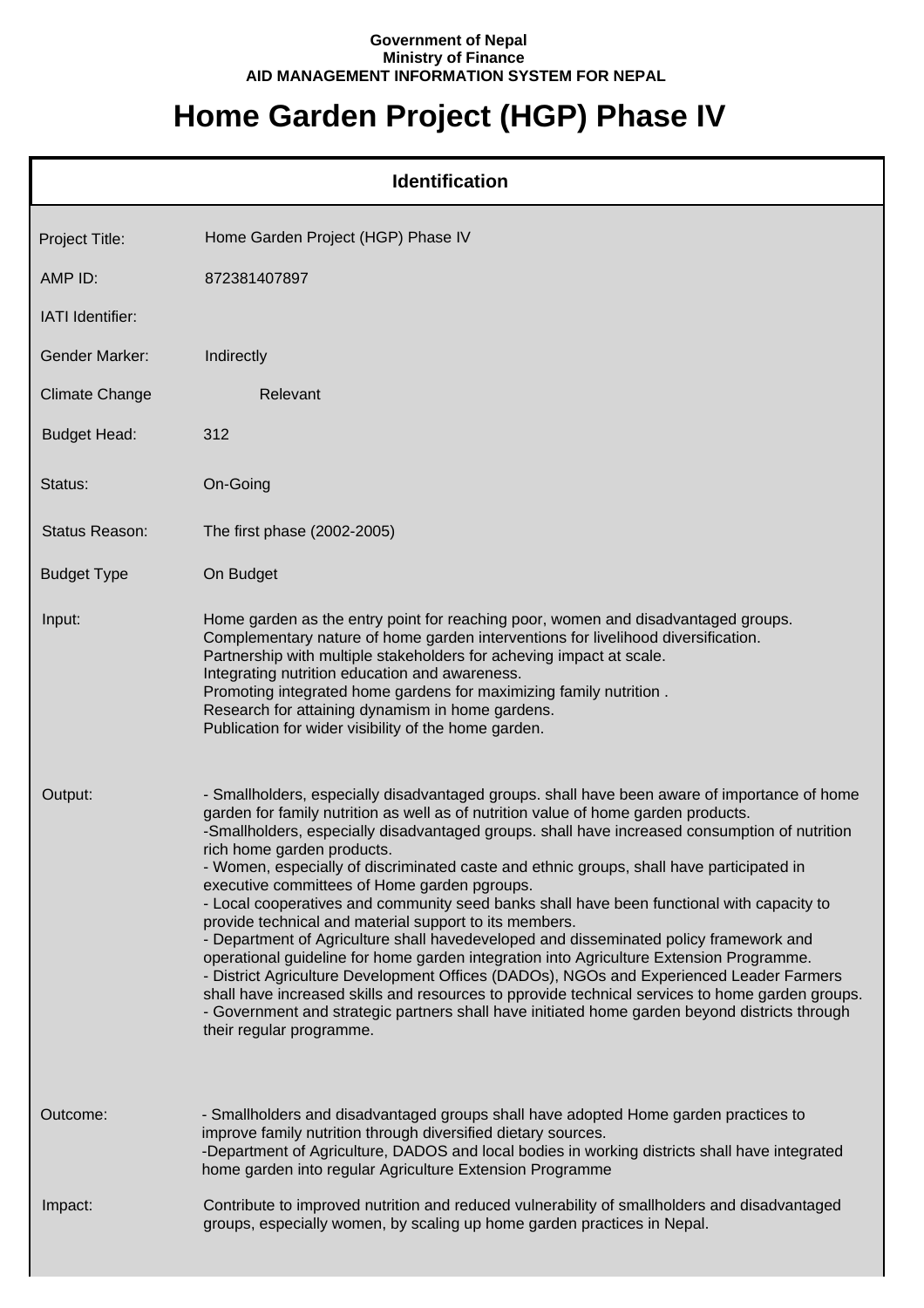| Treasury Type:                        | Off-treasury    |
|---------------------------------------|-----------------|
| Humanitarian Ald:                     | ${\sf No}$      |
|                                       | <b>Planning</b> |
| Date of Agreement                     | 2014-01-03      |
| Date of effectiveness 2014-01-03      |                 |
| Proposed Start Date 2014-01-03        |                 |
| <b>Actual Start Date</b>              | 2014-01-03      |
| Planned Completion 2018-01-17<br>Date |                 |

| Location             |            |  |
|----------------------|------------|--|
| Location             | Percentage |  |
| Mahottari (Jaleswor) | 5.0%       |  |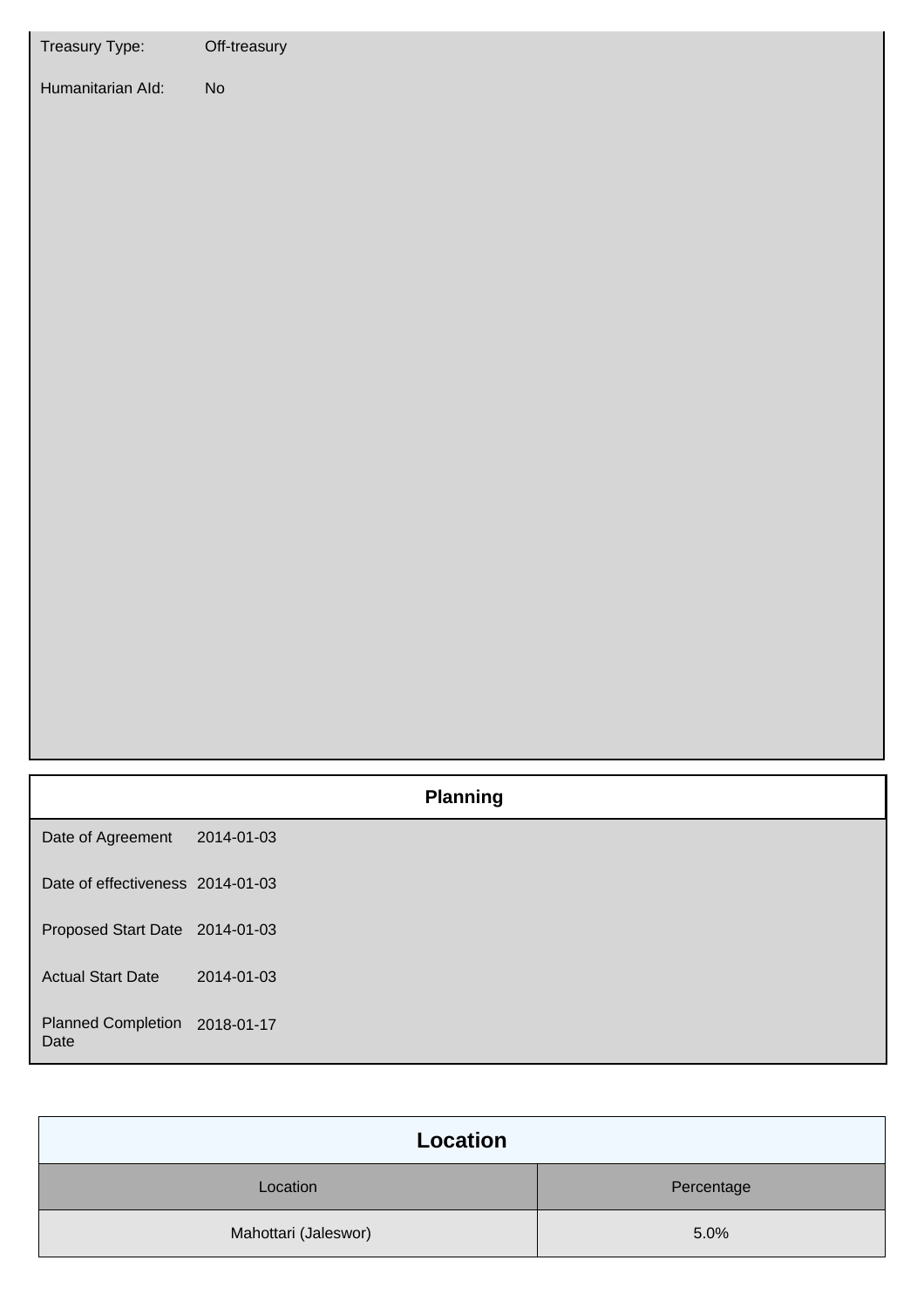| Location                  | Percentage |
|---------------------------|------------|
| Sindhuli (Sindhuli Madhi) | 5.0%       |
| Jumla (Jumla Khalanga)    | 5.0%       |
| Kalikot (Kalikot)         | 6.0%       |
| Baitadi (Baitadi)         | 6.0%       |
| Dadeldhura (Dadeldhura)   | 6.0%       |
| Achham (Mangalsen)        | 6.0%       |
| Doti (Dipayal)            | 6.0%       |
| Kailali (Dhangadhi)       | 5.0%       |
| Siraha (Siraha)           | 6.0%       |
| Dang Deukhuri (Ghorahi)   | 6.0%       |
| Bardiya (Gulariya)        | 5.0%       |
| Dailekh (Dullu)           | 6.0%       |
| Salyan (Salyan Khalanga)  | 6.0%       |
| Ramechhap (Manthali)      | 5.0%       |
| Khotang (Diktel)          | 5.0%       |
| Okhaldhunga (Okhaldhunga) | 5.0%       |
| Rolpa (Liwang)            | 6.0%       |

| <b>National Plan</b>                                                                                                             |            |
|----------------------------------------------------------------------------------------------------------------------------------|------------|
| Program                                                                                                                          | Percentage |
| [Agriculture and Food Security ] [ Macroeconomic Policy and Economic Development Policy<br>] [ National Development Plan (NDP) ] | 100.0%     |

| <b>Sector</b>                             |            |
|-------------------------------------------|------------|
| Sector                                    | Percentage |
| Nepal Sector Classification AGRICULTURE 0 | 100.0%     |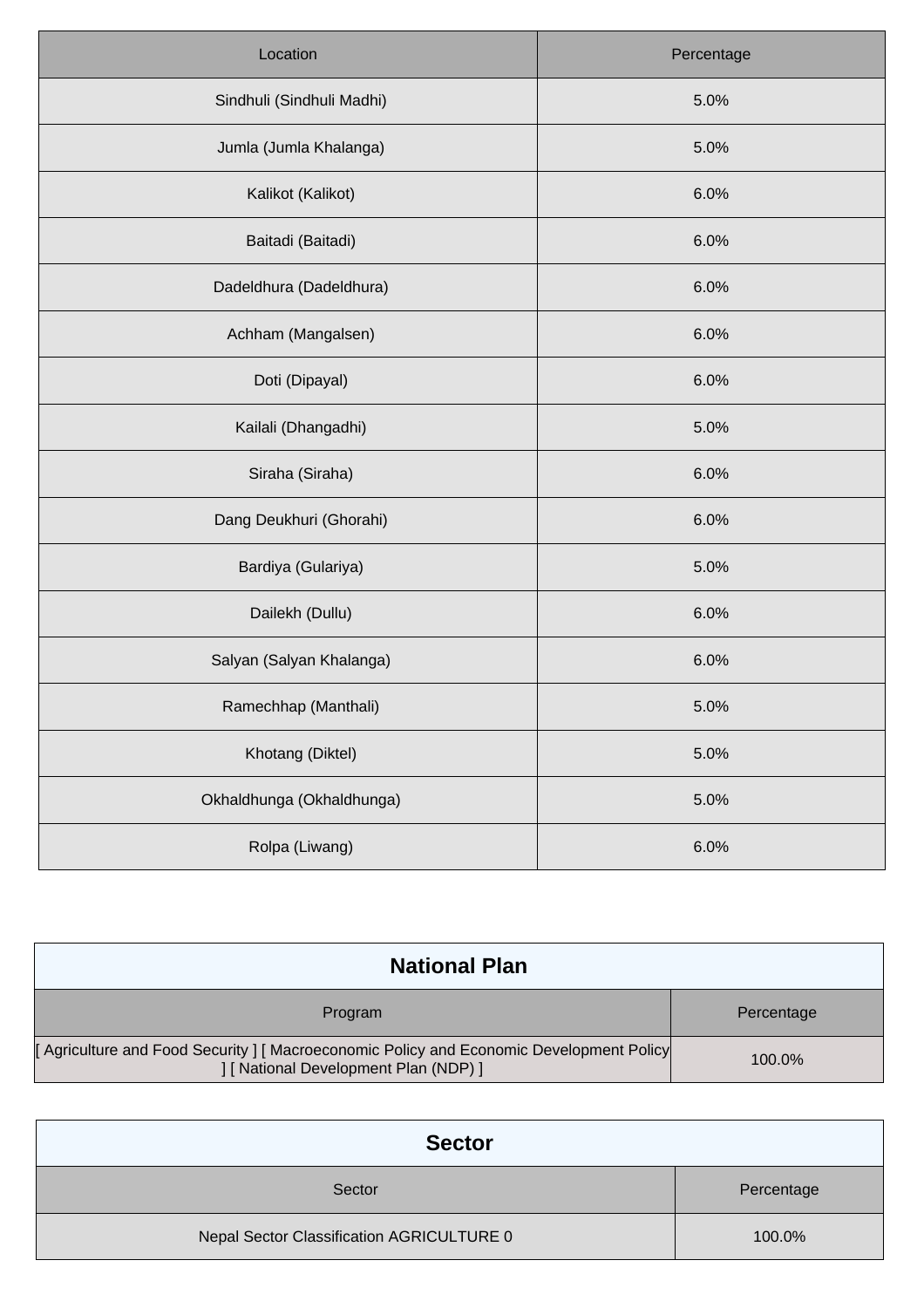| <b>Implementing/Executing Agency</b>              |        |  |
|---------------------------------------------------|--------|--|
| Donor                                             |        |  |
| Swiss Agency for Development and Cooperation      | 0.0%   |  |
| <b>Responsible Organization</b>                   |        |  |
| Ministry of Agriculture and Livestock Development | 100.0% |  |
| <b>Executing Agency</b>                           |        |  |
| Ministry of Agriculture and Livestock Development | 100.0% |  |
| <b>Implementing Agency</b>                        |        |  |
| Department of Agriculture                         | 100.0% |  |

| <b>Funding</b>      |                       |                            |                                                     |            |                     |
|---------------------|-----------------------|----------------------------|-----------------------------------------------------|------------|---------------------|
| Transaction<br>Date | Type of<br>Assistance | Mode of<br>Payment         | Post Earthquake<br>Assistance                       | Commitment | <b>Disbursement</b> |
|                     |                       |                            | <b>Swiss Agency for Development and Cooperation</b> |            |                     |
|                     |                       |                            | <b>Actual</b>                                       |            |                     |
| 5/14/2019           | <b>Grant Aid</b>      | <b>Direct Payment</b>      |                                                     | 0          | 12,240              |
| 11/17/2014          | <b>Grant Aid</b>      | <b>Direct Payment</b>      |                                                     | Ю          | 428,750             |
| 1/25/2017           | <b>Grant Aid</b>      | <b>Direct Payment</b>      |                                                     | 0          | 202,169             |
| 2/23/2017           | <b>Grant Aid</b>      | <b>Direct Payment</b>      |                                                     | 0          | 331,577             |
| 10/29/2017          | <b>Grant Aid</b>      | <b>Direct Payment</b>      |                                                     | Ю          | 504,731             |
| 4/11/2018           | <b>Grant Aid</b>      | <b>Direct Payment</b>      |                                                     | 0          | 103,665             |
| 4/13/2018           | <b>Grant Aid</b>      | <b>Direct Payment</b>      |                                                     | Ю          | 162,986             |
| 7/15/2018           | <b>Grant Aid</b>      | <b>Direct Payment</b>      |                                                     | 10         | 45,281              |
| 12/31/2018          | <b>Grant Aid</b>      | <b>Direct Payment</b>      |                                                     | 0          | 71,896              |
| 10/28/2014          | <b>Grant Aid</b>      | <b>Direct Payment</b>      |                                                     | 3,686,323  | n                   |
| 11/19/2015          | <b>Grant Aid</b>      | <b>Direct Payment</b>      |                                                     | Ю          | 300,414             |
|                     |                       | <b>UNDISBURSED BALANCE</b> |                                                     |            | 1,522,618           |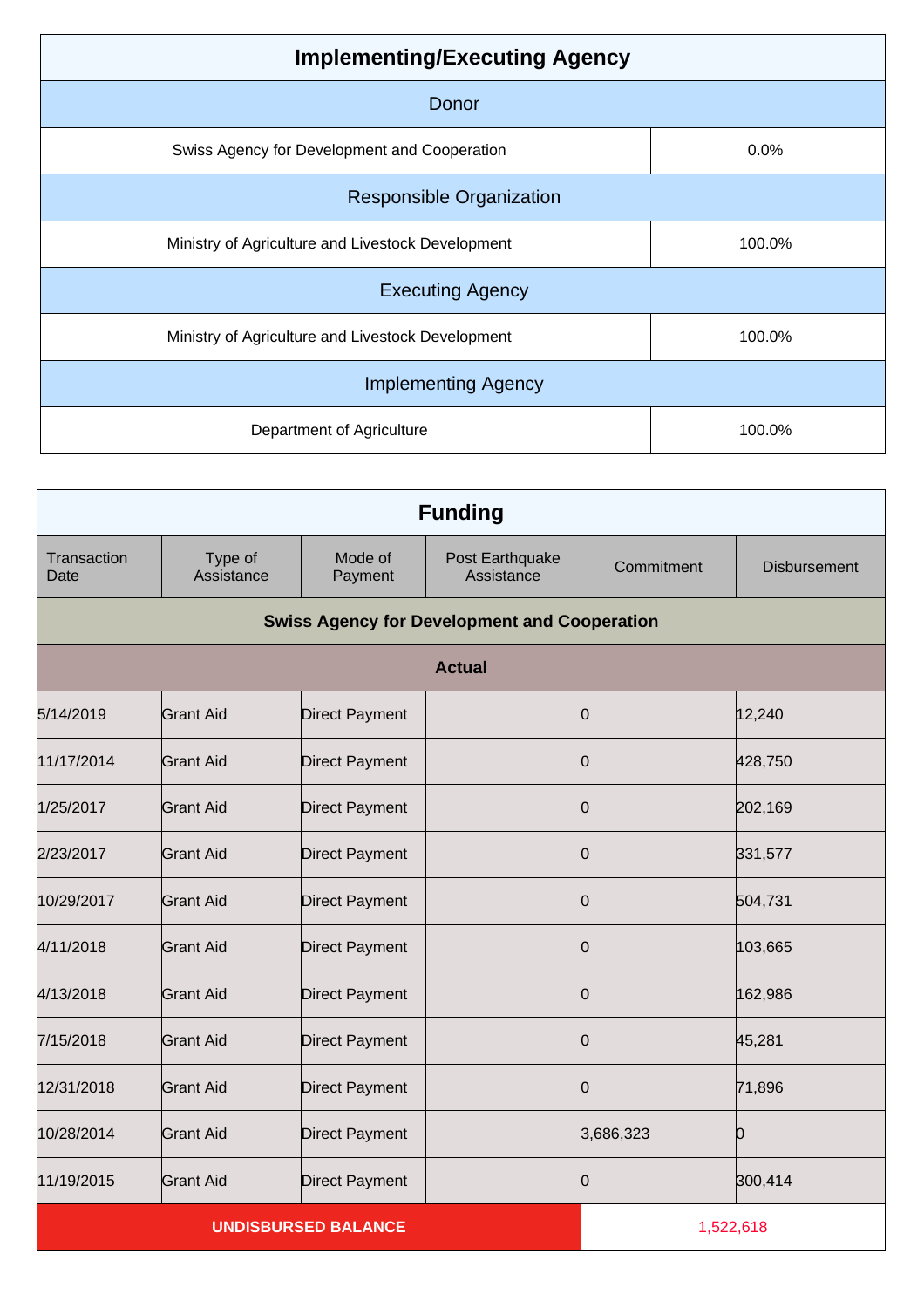| Transaction<br>Date        | Type of<br>Assistance                                | Mode of<br>Payment    | Post Earthquake<br>Assistance | Commitment | <b>Disbursement</b> |
|----------------------------|------------------------------------------------------|-----------------------|-------------------------------|------------|---------------------|
| 2/20/2016                  | <b>Grant Aid</b>                                     | <b>Direct Payment</b> |                               | 0          | 143,786             |
| 11/15/2016                 | <b>Grant Aid</b>                                     | <b>Direct Payment</b> |                               | 10         | 293,209             |
|                            |                                                      | <b>Total</b>          |                               | 3,686,322  | 2,600,698           |
|                            |                                                      |                       | <b>Planned</b>                |            |                     |
| 12/31/2014                 | <b>Grant Aid</b>                                     | <b>Direct Payment</b> |                               | 10         | 418,106             |
| 3/31/2018                  | <b>Grant Aid</b>                                     | <b>Direct Payment</b> |                               | 10         | 162,306             |
| 12/31/2015                 | Grant Aid                                            | <b>Direct Payment</b> |                               | 10         | 412,178             |
| 3/31/2017                  | <b>Grant Aid</b>                                     | <b>Direct Payment</b> |                               | Ю          | 303,250             |
| 3/31/2016                  | <b>Grant Aid</b>                                     | <b>Direct Payment</b> |                               | 10         | 296,630             |
| 10/31/2016                 | <b>Grant Aid</b>                                     | <b>Direct Payment</b> |                               | 10         | 332,136             |
| 7/31/2018                  | <b>Grant Aid</b>                                     | <b>Direct Payment</b> |                               | 0          | 105,533             |
| 10/31/2017                 | <b>Grant Aid</b>                                     | <b>Direct Payment</b> |                               | Ю          | 207,236             |
| <b>Total</b>               |                                                      |                       | $\mathbf 0$                   | 2,237,371  |                     |
|                            | Total (Swiss Agency for Development and Cooperation) |                       |                               | 3,686,322  | 4,838,069           |
| <b>UNDISBURSED BALANCE</b> |                                                      |                       | $-1,151,747$                  |            |                     |

Progress Achieved:

Key Problems:

Steps Taken to Solve Problems: